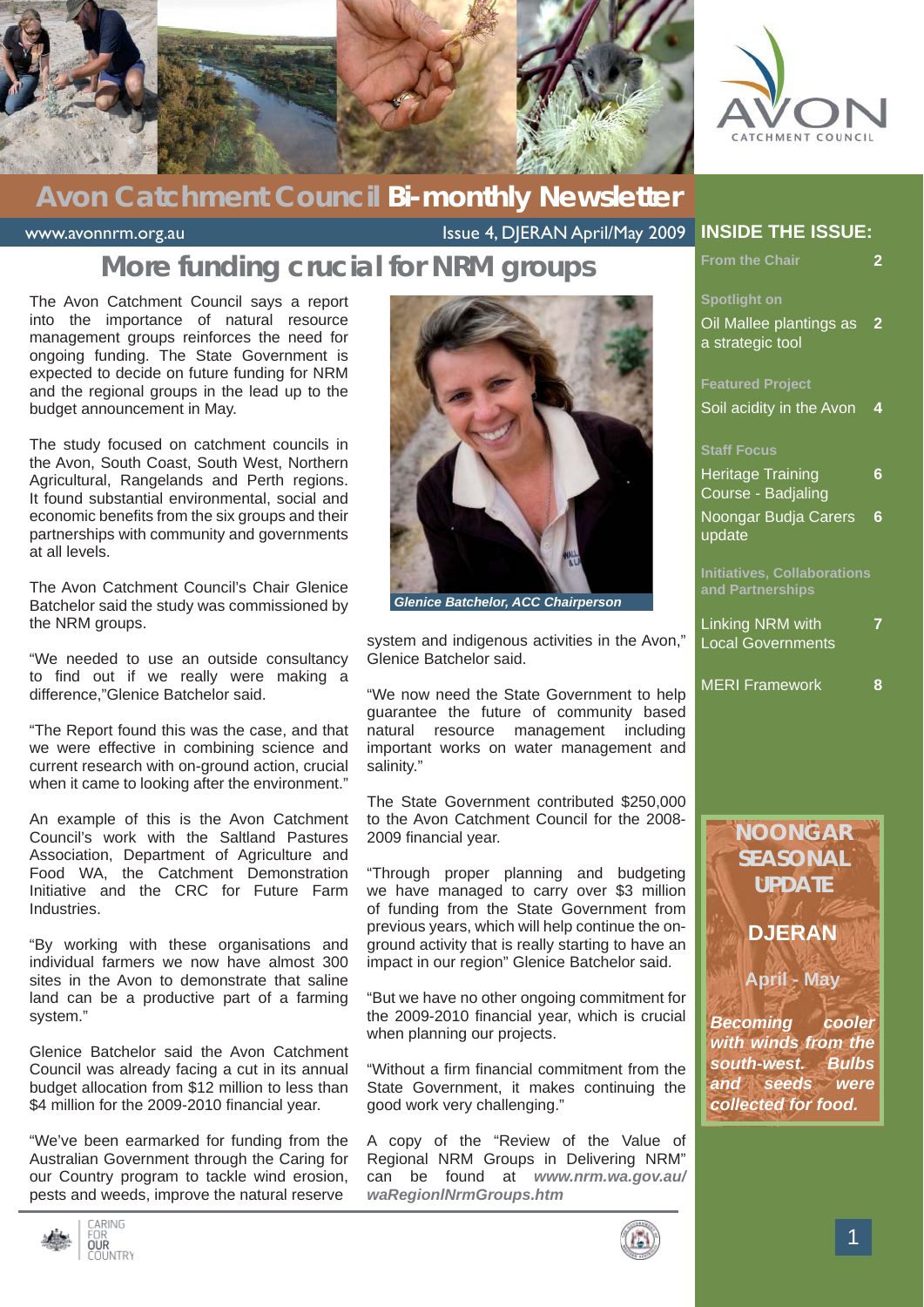### **From the Chair**



*Welcome to another update on Avon Catchment Council activities.* 

Our previous issue was well received and this one again highlights the great achievements occurring in

the Avon River Basin. At this time of the year onground activity in the Natural Resource Management world has lessened (apart from fencing!) but there is still a lot going on. Informative field days, final project plans and reporting, nursery checks, site visits for oil mallees, brushwood, sandalwood and saline pastures incentives. It's all about being ready for the planting season!

• The Avon now has a \$3.96 million regional allocation to work with over the next four years through the Australian Government's "Caring for our Country". Everyone has worked hard in a bid to ensure partnerships and collaboration are a feature of this and the competitive round that has just closed. Thanks and well done to everyone involved. Now, like the rain, we wait! Two reviews of the Regional Model have now been completed. The first one commissioned by the six regional bodies has just been released and we are waiting on the findings of the Ministerial Review.

• You may have seen in the press we've been canvassing our State politicians to ask for at least matching funds to complement and extend the Australian Government funds. We understand that times are difficult but we need to be able to build on the good work in our region not currently being funded water management including waterways, salinity and biodiversity.

impressive! Please contact the office on 9690 2250 if you would like a copy. It shows great examples of the seven key values identified that regional groups aspire to. It also shows where we need to improve and we will be working on this. See http://www.avonnrm.org. au/about\_us/Annual\_Report\_07\_08 to view the report.

• I recently attended a two day Seminar in Albury, NSW titled "Reigniting the Salinity debate". One of the key messages delivered was that although climate variability is having some positive impacts on groundwater in some areas, salinity has not gone away (especially in WA). It is still silently waiting. Coincidentally, the State Salinity Strategy is now up for review.

• As a member of the Future Farm Industries CRC Salinity Reference group I was briefed on the valuable research occurring through their key partnerships. This includes the salt tolerant wheat, saline pastures, perennials and annual legumes. And some really good things are happening, especially the new Saltland Genie web-site. See www.SaltlandGenie.org.au

• There has been much progress on the Board restructuring and we've been considering the really big questions, what it is we're about and how we need to go about it. We're working on positioning the ACC to be resilient and flexible to meet the needs of our community and environment. This is particularly important as the uncertainties of funding impact on how we do business in the future. We are positioning ourselves for the challenges ahead!

#### **GLENICE BATCHELOR**

**CHAIRPERSON AVON CATCHMENT COUNCIL**

• We've released our Annual Review and it's

# **Spotlight on**

### **Oil Mallee plantings as a strategic tool**

#### **Story and Photos by David McFall Oil Mallee Association**

**email: templemc@treko.net.au**

Wind and water are 'fluid' elements of the nations biosphere and have long shaped the natural landscape. However wind and water have the capacity to become very destructive given the aligned elements of a temporate climate, fragile soil and lack of vegetation cover. The stronger the velocity of the wind and water the more accelerated and destructive the erosion. This could have devastating consequences in maintaining ecosystem integrity and function. As an example, strong winds in the Albany region of WA in May 1995 created a dust storm that 'blew' an estimated 2 million tonnes of topsoil and organic particles into the Southern Ocean. The estimated value of soil nitrogen loss alone was 5,000 tonnes at a replacement cost of \$4.2 million. In today's values the cost would be very much higher.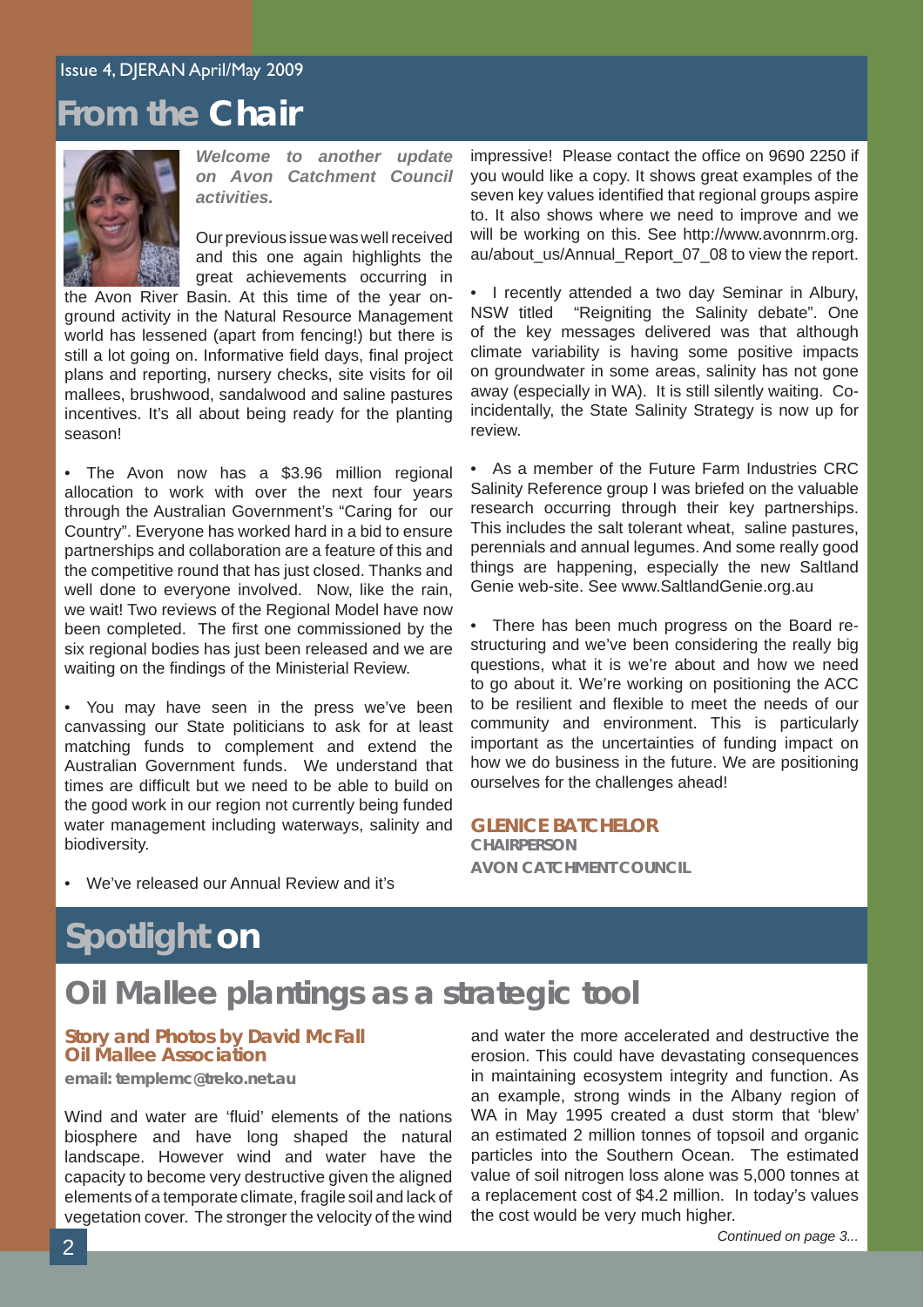#### Issue 4, DJERAN April/May 2009

### **Oil Mallee plantings as a strategic tool**

*to an estimated 6 million hectares of former arable* 

*land potentially* 

*affected'*



*Dust storm at KULIN WA. March 2007. Integrated oil mallee trees checking the wind and sheltering sheep (foreground)*

*...Continued from page 2*

Other negative NRM impacts of a severe 'blow' can be seen across a range of NRM asset areas such as air (pollution), water (contamination, nutrification), biodiversity (smothering, sandblasting) and land (soil stripping).

Strategic planting of oil mallees can reduce wind and water velocity thus providing dampening and infiltration effect reducing airborne and surface loss of soil and organic nutrient

more trees, the greater the control. As an example, strategic use of oil mallee tree belts to provide control of wind blown seeds into natural revegetation areas has been implemented by the Department of Environment and Conservation (DEC) in the Lake Bryde Recovery Catchment region of the Avon River Basin. Outside Lake Bryde many WA landholders have adopted many 'integrated' alley plantings of oil mallees to provide NRM outcomes such as wind erosion control to protect soil, livestock and infrastructure assets. Many design configurations are available and are tailored to a landholders needs.



Salinity is one dramatic example of a hydrological imbalance in our landscape and is a major threat to

maintaining the integrity and function of our natural assets. Brought on by excessive clearing and annual climatic 'wet and dry' seasons, the interrupted hydrology often causes the accumulation and depositing of sub-surface salts on the surface with devastating impact on the natural environment.

Planting oil mallees is one strategy to reduce the 'recharge' and therefore 'discharge' of excessive water and accumulated salts in lower landscapes. Plantings in excess of 10% are considered to have a positive impact on local hydrology with many landholders observing a water table drop and recovery of paddock conditions and productivity. The WA Salinity Action Plan acknowledges that large scale and sustained plantings at a regional scale (over 2 million hectares) will be required to dramatically prevent the threat of salt encroachment rendering a third of WA land area 'salt affected'. This reality will equate to an estimated 6 million hectares of former arable land

 potentially salt affected 'if nothing is done'. Impacts of this scale will not only severely alter the natural salt ecosystem but will equally impose greater cost and production constraints on all aspects of society's food, water and fibre needs. *'This reality will equate* 

> Lesser known, but equally beneficial NRM outcomes from planting oil mallees is the creation of biodiversity habitats. Birds, bugs and beetles colonise many oil mallee plantings and the elongated alleys and block plantings provide a link to natural stands of remnant bush for many fauna like Phascogale and Pygmy possums. Oil mallee plantings also protect the soil biota from hot, drying and eroding winds thus supporting the critical soil biophysical processes of nutrient, carbon and energy cycling so critical for sustaining life, production and ecosystem function. Somewhat overlooked, the silent world of the soil biota is one of our most endearing NRM biodiversity assets and is the foundation of many ecosystems and life on the planet.

> *The Oil Mallee Project is proudly supported by the following entities:*

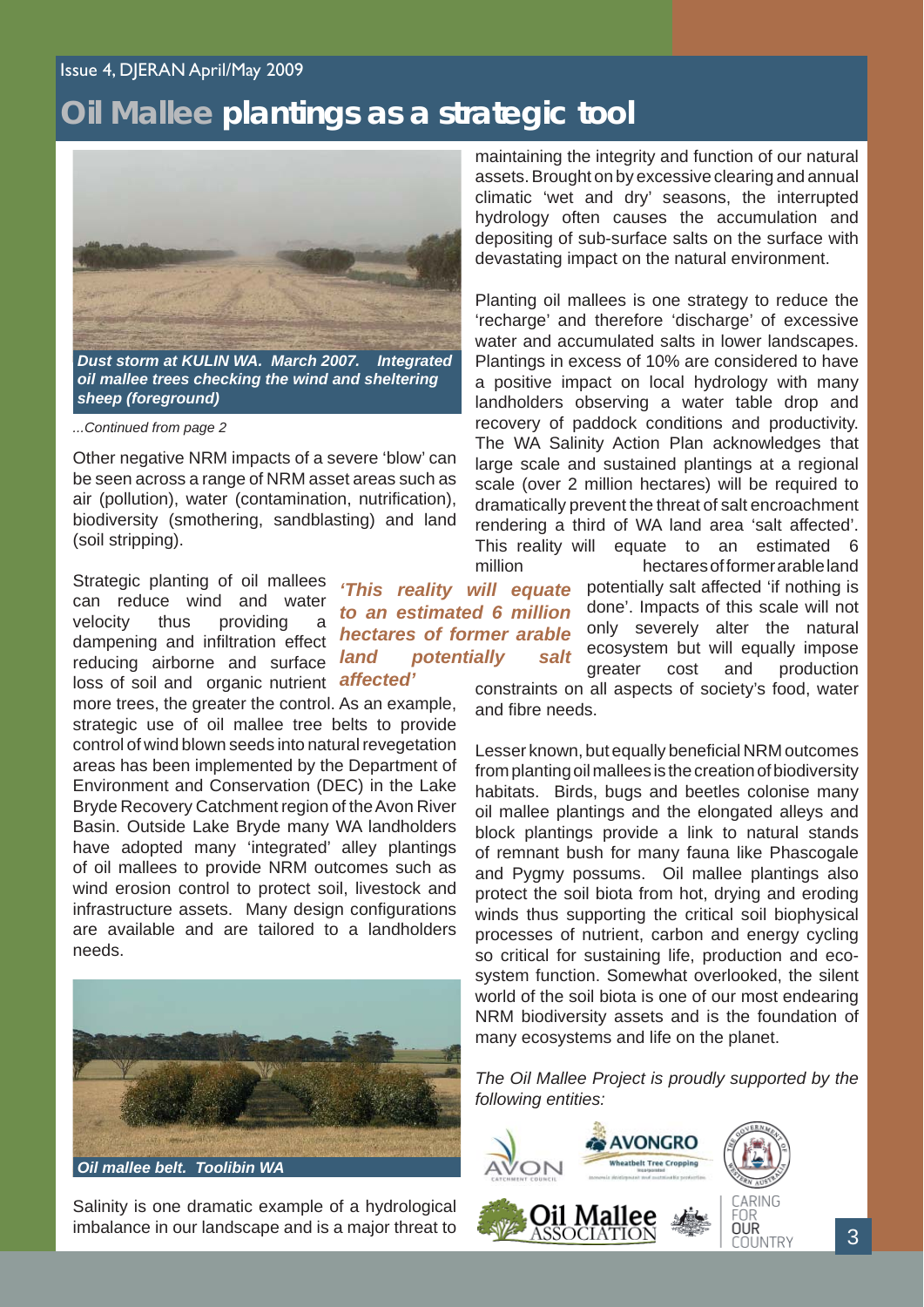# **Featured Project**

### **Soil acidity in the Avon**

#### **By CHRIS GAZEY, DAFWA & JOEL ANDREW, Precision SoilTech**

Thanks to the participation of 248 farmers in the subsidised subsurface sampling programme, 18,073 topsoil samples, 22,099 subsurface samples were collected from 2507 paddocks between 2005– 2008 by the Avon Catchment Council soil acidity project. If the 840,000 ha or 10% of the Avon River Basin agricultural area managed by these farmers is indicative, these samples show that in the Avon River Basin, 80% of topsoils (0–10 cm) and 45% of subsurface soils (10–20 & 20–30 cm) are below Avon Catchment Council targets.



*Joel Andrew, Precision SoilTech, collecting subsurface soil samples*

The soil pH targets of 5.5 and 4.8 have been chosen to eliminate acidity as a constraint to production. Maintaining topsoil pH above 5.5 allows sufficient alkalinity move down to treat ongoing subsurface acidification and keeping the subsurface above 4.8 prevents reduced root growth caused by aluminium toxicity.

15% percent of sites in the Avon River Basin are above pH targets and 59% of sites could reach targets by 2020 if sufficient lime is applied. The message the soil acidity team have been delivering to farmers at more than 50 farmer meetings, field days and crop update talks and through the Time to Re-lime information series is:

- Soil test pH to 30 cm in 10 cm increments
- Develop a soil acidity management plan
- Apply the required rates of lime
- Monitor soil pH and re-lime as necessary



**DAFWA Wongan Hills field day discussing the** *importance of subsurface acidity*

The soil acidity project worked in conjunction with farmers and farmer groups. A trial established in 1991 by farmer David Leake was highlighted in this year's agribusiness and some regional Crop Updates. In this trial 0, 1, 2.5 or 5 t/ha of lime were applied, with the 5 t/ha achieving the best pH and yields.

| Grain yield for lime treatments at<br><b>Kellerberrin in 2008</b> |      |                                                                                                     |          |
|-------------------------------------------------------------------|------|-----------------------------------------------------------------------------------------------------|----------|
| ha)                                                               |      | 1991 Lime Wheat grain % Relative \$ value of<br>treatment (t/ yield (t/ha) to max yield extra grain | @\$300/t |
| $\pmb{0}$                                                         | 2.92 | 83                                                                                                  |          |
| $\overline{1}$                                                    | 3.30 | 93                                                                                                  | \$99     |
| $\overline{2.5}$                                                  | 3.20 |                                                                                                     |          |
| $5\phantom{1}$                                                    | 3.50 | 100                                                                                                 | \$174    |

The evidence is clear from this trial and many others that liming to recover and maintain appropriate soil pH is profitable. However, current overall levels of liming in the Avon River Basin are insufficient to properly treat soil acidity. A challenge for the soil acidity team in the next project is to determine the barriers that prevent the adoption of sufficient liming as a standard farming practice.



*Kellerberrin demonstration group inspect responses at long-term lime trial*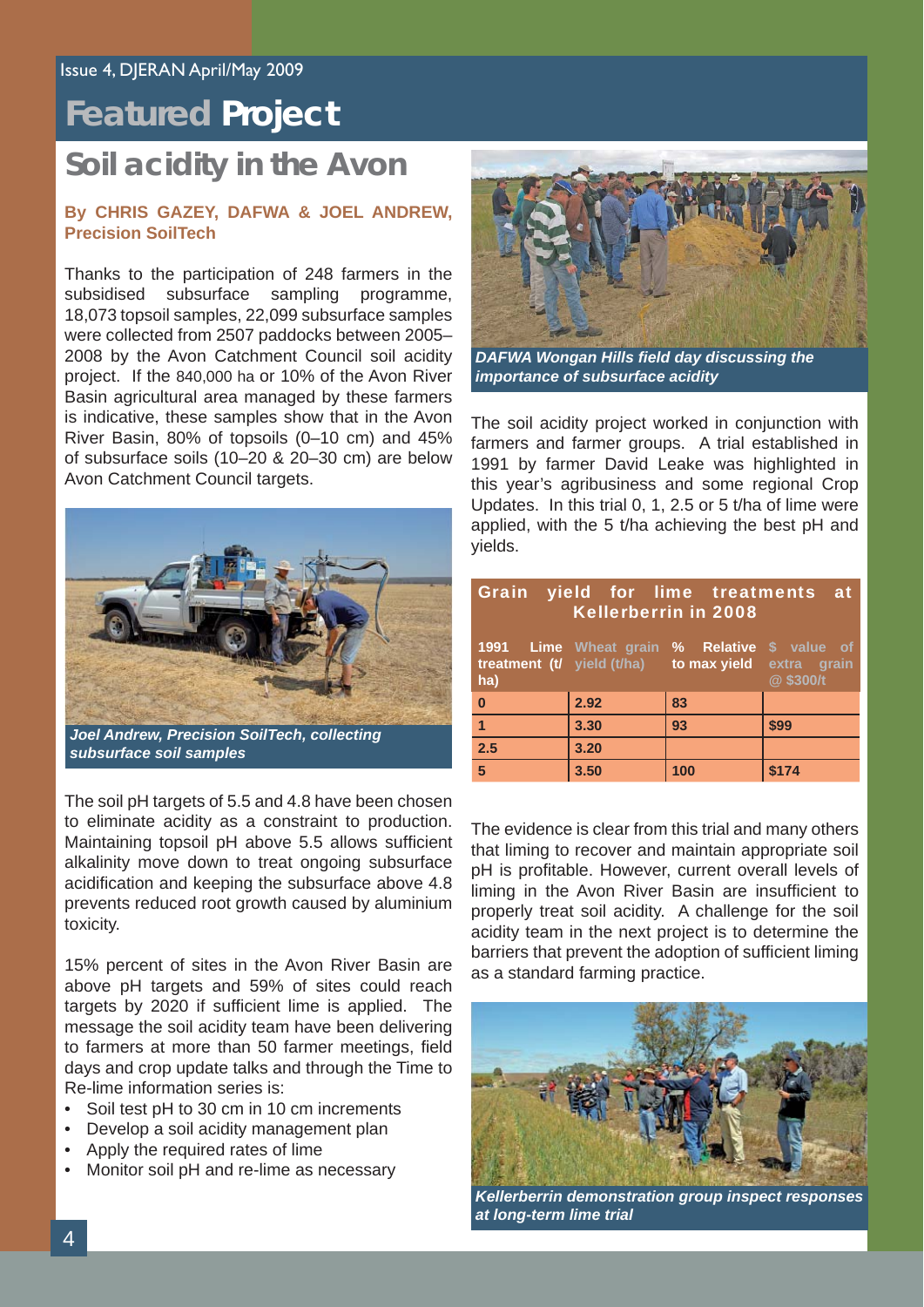#### Issue 4, DJERAN April/May 2009

### **Soil acidity in the Avon**

A major outcome from the project has been the updating of the soil acidity situation map for the Avon River Basin, reflecting the current situation. The large number of sites sampled for subsurface pH in this project have also enabled similar maps to be drawn for the 10–20 and 20–30 cm layers for the Avon River Basin.

Two possible scenarios regarding the future of soil acidity in the Avon River Basin were developed by the project. The first scenario, where soil acidity is managed effectively, predicts that by 2020 80% of sites could meet the pH targets. In this scenario, profits increase and production is sustainable. The second scenario, where insufficient lime is applied, predicts that 85% of sites could be below targets resulting in greater production losses (estimated for the WA grain crop at \$341M in 2008), restricted rotation choices and increased off-site effects.

#### **Why acidic soils are a problem**

Soil acidification is a natural process accelerated by agriculture. Acidic soils cause significant losses in production and restricted crop choice and there is a wider concern of unsustainable production and degradation of the soil resource. Reduced plant growth can lead to an increase in erosion and salinity and reduce organic matter accumulation. Increased water run-off and nutrient leaching can negatively impact on off-site water resources.

Low pH in topsoils may affect nutrient availability and microbial activity, most notably decreasing nodulation and nitrogen fixation in pastures. These problems rarely occur if the topsoil pH is above 5.5.

Subsurface acidity is more complex. In WA, the major problem when soils acidify is aluminium toxicity. When pH drops, aluminium becomes soluble. In this form, aluminium retards root growth, restricting access to water and nutrients. Small changes in soil pH can have a dramatic impact on soluble aluminium. There is 5–15 times more aluminium at pH 4 than at pH 5, depending on soil type.



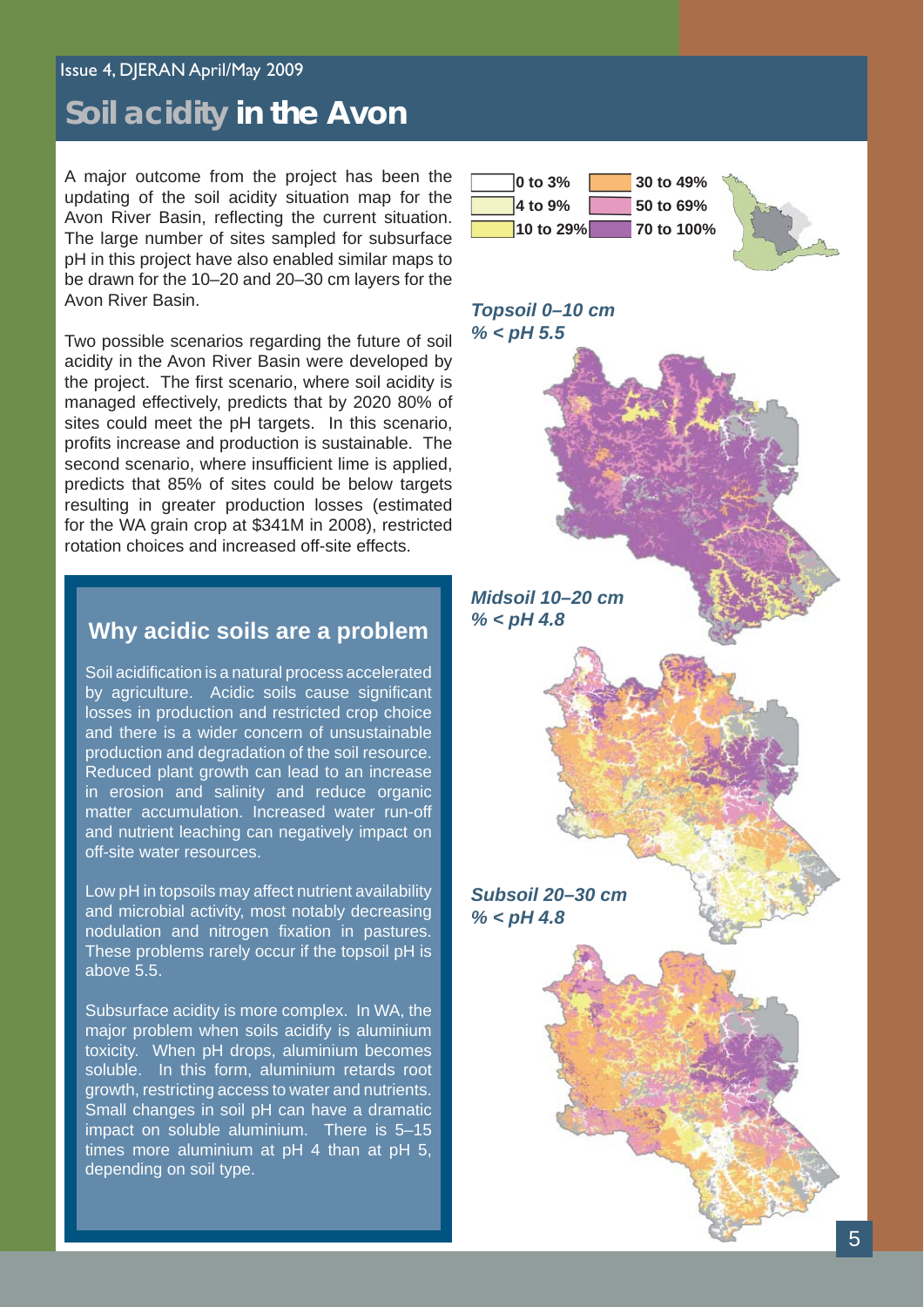### **Staff focus**

# **Heritage Management Training - Badjaling**



Staff from Avon Catchment Council (ACC) were recently given the opportunity to attend the Department of Indigenous Affairs (DIA) 'Introduction to Heritage Management' a course facilitated by Robert Reynolds, Senior Regional Heritage Officer with DIA, and co-ordinated by Nathan Heal, Indigenous NRM Officer with the ACC. The two days of training began in the Quairading Shire and soon moved out into Badjaling with all participants eager for a 'hands on' experience.

Noongar elders Winnie McHenry, Theo Michael and Kevan Davis also attended the training session and were excellent guides to both facilitators and participants alike. They shared their knowledge of country and guided the group through the history of the Badialing community site. The first day ended with a yarn by the campfire with many humorous and insightful stories related. Everyone appreciated the wealth of experience shared by the elders and were keen to learn more.

The next day participants visited Kokerbin Rock and several other sites of significance, putting their theoretical knowledge into practice before returning to Badjaling for a sumptuous meal prepared by the CWA women of Quairading.

'It was an excellent experience' said Chris David, Communications Facilitator with the ACC. 'We have gained a greater understanding and appreciation of Noongar culture and history, particularly here at Badjaling.'

Badjaling is currently home to enthusiastic Noongar Elder Winnie McHenry. Many Noongar people who spent time at the Mission in their youth have a significant and special relationship with the site. Between 1887 and 1954 Badjaling was the camping area for about 30 Aboriginal families. Under the guidance of Miss Belshaw and Miss McRidge of the Australian Aboriginal Missions, Aboriginal men built a school from nearby bush timber and later a hospital ward and a straw roofed church lined with hessian. By 1938 there were 38 children attending classes. The mission was closed in 1954.

ACC and the Aboriginal community continue to work together to improve the condition of the natural environment in the Avon region, reflecting the common goal of seeing our land returned to its former beauty.

# **Noongar Budja Carers Update**

*Kathleen Kickett*, Avon Catchment Council and Department of Environment and Conservation Noongar Budjar Carer based in Northam is keeping busy within her new role, having enrolled in a Conservation and Land Management course with C.Y. O'Connor TAFE. These studies will be undertaken while working fulltime. Kathleen is currently completing four of the fifteen units required for this certificate including Recognising Plants, Map Interpretation, Occupational Safety and Health and Interpret Aspects of Australian Indigenous culture.

Within DEC Kathleen has also completed a range of courses. Outside of the office she has been preparing seed from four different species of Acacia with the help of an aspirator, and conducting weed management operations on African lovegrass (Eragrotis curvula). Inspections were also carried out on nursery operations and scanning and labeling flora specimens with the District's herbarium. Kathleen also attended the inaugural DEC Aboriginal Staff workshop. Kathleen declared that 'it was an eye opener, it was very interesting, I really enjoyed meeting the different people and finding out more about DEC's procedures and policies.'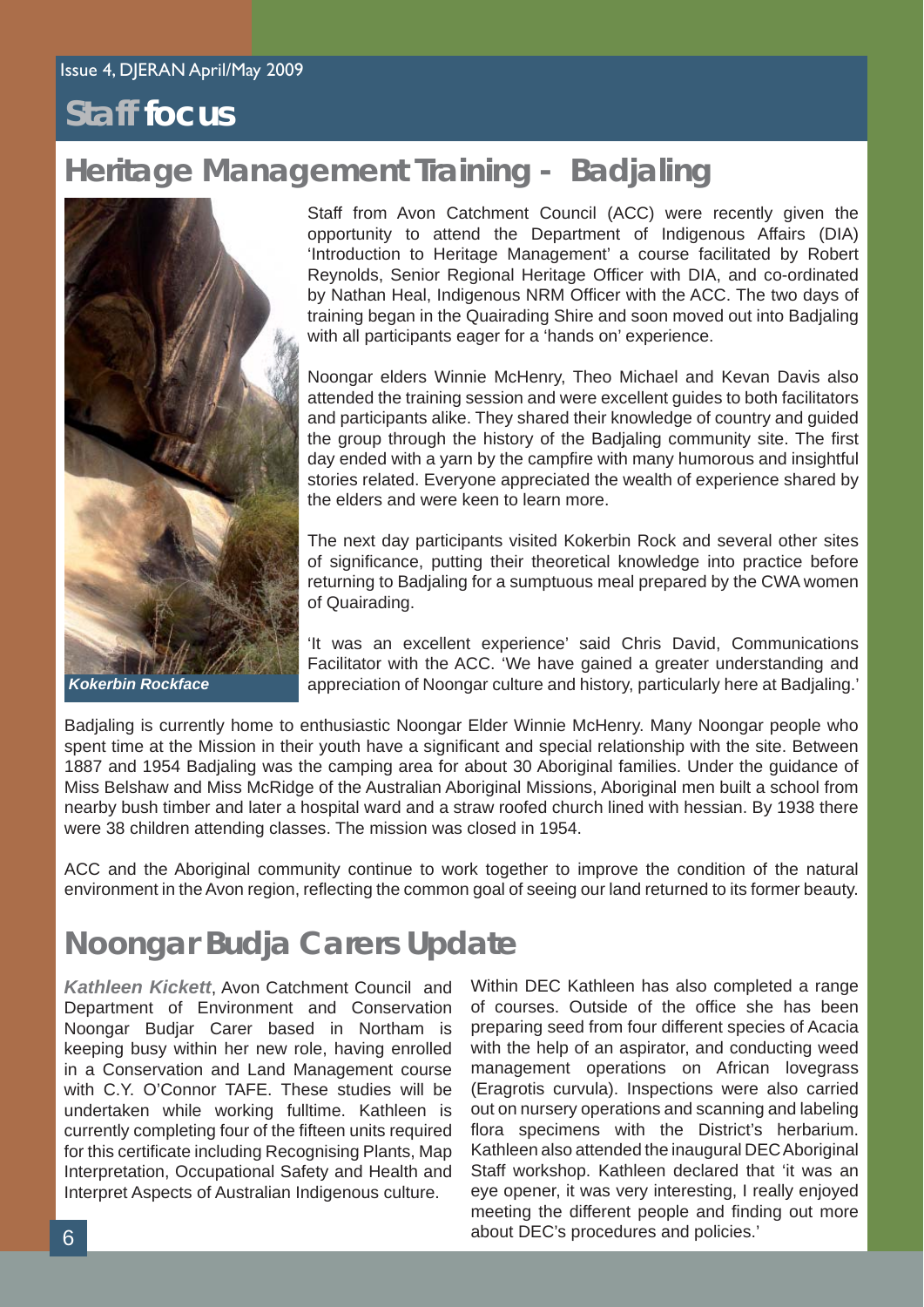#### Issue 4, DJERAN April/May 2009

### **Noongar Budja Carers Update - continued**

*Mick Hayden Snr*, Noongar Budja Carer in Merredin, has been keeping busy on a number of projects. As always, maintenance of the work environment is essential and Mick has been busy with compound maintenance and improving the usability of the work area by building a structure to store building equipment.

Mick has also been busy conducting road inspections in his area, checking unsealed roads and tracks for maintenance requirements and reporting on any issues. Inspection of nature reserves was also on the agenda with a number of reserves such as Lake Champion being inspected for infestation of weeds, feral animals, dumping of rubbish and other illegal activities. Further weed management work has been undertaken at Bruce Rock Nature Reserve where Bridal Creeper (Asparagus asparagoides)

has been noted up in the rocky areas and chemical management has begun.

Another major event has been the Inaugural Aboriginal Deptartment of Environment and Conservation (DEC) Conference, held in Yanchep over three days in March. During this conference Mick learned about joint management arrangements which are underway in the desert country and hopes that this type of arrangement can be extended in his own area providing greater partnerships in priority reserves. This is the first Aboriginal DEC conference supported by the Department. Mick thought the conference was invaluable in that they were all able to come together to discuss issues and concerns and present these perspectives to the corporate level.

# **Initiatives, Collaborations and Partnerships**

### **Linking NRM with local governments**

#### **By Elizabeth Kington**

In December 2007, the Avon Catchment Council (ACC) commissioned CSIRO to undertake a research project to assess ACC's relationship with local governments. Its objective was to link natural resource management and sustainable development at the community scale in the Avon River Basin. The findings were published in a report submitted to the ACC in February 2009. The following opportunities were identified where ACC could improve its partnership with local governments in the region:

- *1)* Working with local shires on key regional scale NRM issues, such as climate variability, agricultural sustainability, water security and deep drainage.
- *2)* Working with shires on local priorities, where ACC can build on successful recent NRM investments, or where there are synergies with the Wheatbelt Development Commission and a link with sustainable community initiatives.
- *3)* Developing a closer relationship with local government through the Regional Organisation of Councils in order to negotiate landscape scale priorities.
- *4)* Improving the strategic alignment of local and regional plans where there are natural resource management values shared by the local community.

The CSIRO research team conducted this research through scoping interviews with key individuals, a classification of local government areas based on their relative NRM need and capacity and through conducting in-depth qualitative interviews with local government representatives.

To find out more about the results of this research the CSIRO report can be downloaded from the ACC website at: *http://www.avonnrm.org.au/reports\_ publications/SustainableCommunities/*